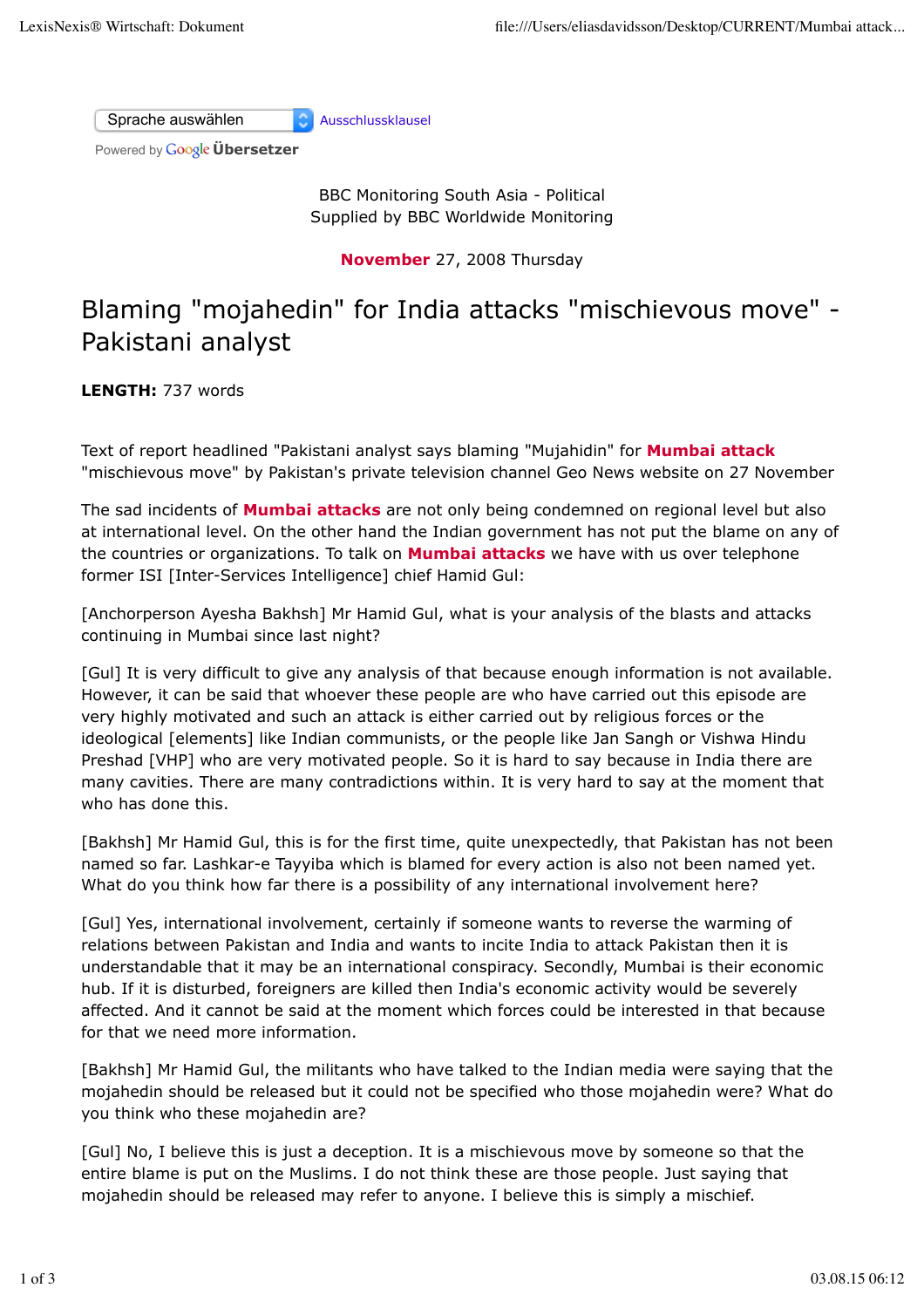[Bakhsh] Mr Hamid Gul, as several hours have passed what do you think, from the strategy the militants have adopted, how many more hours can they prolong this?

[Gul] You see, if the night falls then it will be further prolonged. India is half an hour ahead of us in time. At 4.30 p.m [local time]. our time which is 5 p.m. there, sunset begins. In that case they will be able to do anything by the next morning.

[Bakhsh] Mr Hamid Gul, you must be watching the strategy their security and agencies have adopted. How far they seem successful in your opinion?

[Gul] It is very flawed. They have not been able to save many lives. They have stormed it abruptly. If people had been taken hostage even then there was a way out for that. What was wrong if they had waited one or two days? Loss of so many lives is very ridiculous, very brutal. I believe it is seriously flawed.

[Bakhsh] On the other hand if we talk of the militants what do you think how much they are equipped. How do you look at the strategy they adopted?

[Gul] This is what I said earlier that their strategy of carrying out so many attacks at the same time means they are a very large group and it is an extreme inefficiency and incompetence of the Indian intelligence that they could not watch it despite the fact that in 1993 or perhaps in 1992 several blasts had taken place in Mumbai and even after that their sympathizers... [as received], series of blasts have been taking place. Despite that if their arrangements were so flawed that means that a very well-organized group is present there which can do this activity. Crime is also very high there in Mumbai. There are many underworld people there but I believe that this is not a work of underworld people. As I said this requires a very high degree of motivation.

[Bakhsh] Thank you very much for talking to us, former ISI chief Mr Hamid Gul. [end recording]

Source: sGeo TV website, Karachi, in Urdu 27 Nov 08

**LOAD-DATE:** November 27, 2008

**LANGUAGE:** ENGLISH

**PUBLICATION-TYPE:** Transcript

|                  |                                        | Copyright 2008 British Broadcasting Corporation<br>All Rights Reserved               |           |
|------------------|----------------------------------------|--------------------------------------------------------------------------------------|-----------|
|                  | Suchbegriffe [(mumbai attacks)] (1713) |                                                                                      |           |
|                  | Quelle <b>&amp;</b> [BBC Monitoring]   |                                                                                      |           |
| Anzeige Volltext |                                        |                                                                                      |           |
|                  | Sortierung Älteste zuerst              |                                                                                      |           |
|                  | Datum/Zeit 13 Mai 2013 19:07:38        |                                                                                      |           |
|                  |                                        | $\overline{\mathbb{S}}$ $\overline{\mathbb{S}}$ 157 von 1713 $\overline{\mathbb{S}}$ | Nach oben |